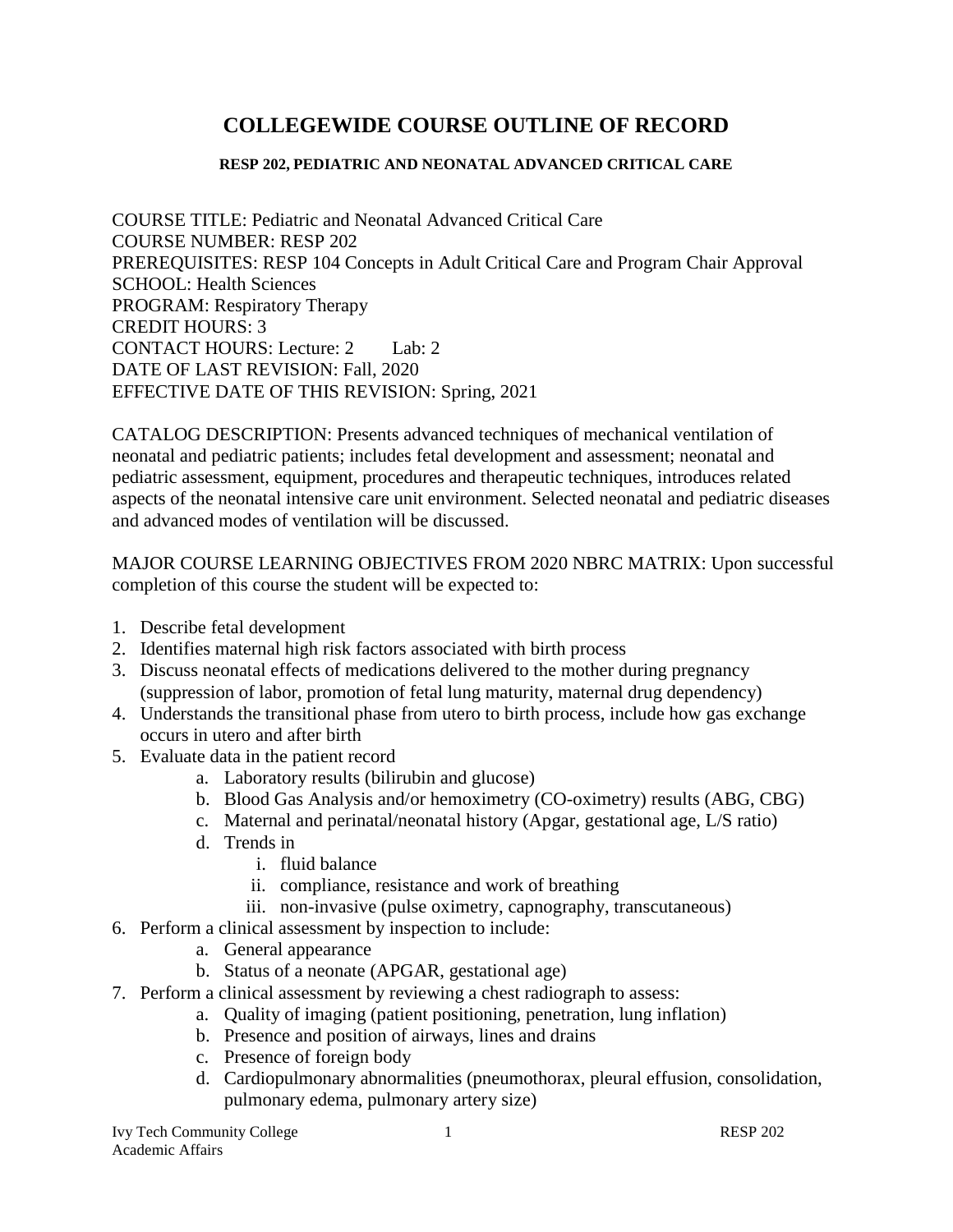- 8. Perform procedures to gather clinical information:
	- a. Noninvasive monitoring (pulse oximetry, capnography, transcutaneous)
	- b. Blood gas sample collection (ABG, CBG)
	- c. Cardiopulmonary calculations (PA-aO2, Vd/Vt, P/F, OI)
	- d. Apnea monitoring
- 9. Evaluates procedures results:
	- a. Noninvasive monitoring (pulse oximetry, capnography, transcutaneous)
	- b. Blood gas analysis and/or hemoximetry (co-oximetry) (ABG, CBG)
	- c. Cardiopulmonary calculations (PA-aO2, Vd/Vt, P/F, OI)
	- d. Apnea monitoring
- 10. Recommend diagnostic procedures:
	- a. Imaging studies
	- b. Noninvasive monitoring (pulse oximetry, capnography, transcutaneous, transillumination)
	- c. Hemodynamic monitoring (UAL)
- 11. Assemble and troubleshoot equipment:
	- a. Medical gas delivery devices and interfaces (mask, cannula, heated high-flow cannula, flow meters, blender, gas analyzer (O2, NO)
	- b. CPAP/NPPV with patient interfaces
	- c. Resuscitation devices (self-inflating resuscitator, flow-inflating resuscitator, Neotee)
	- d. Mechanical ventilators
	- e. Patient breathing circuits
	- f. Heliox delivery device
	- g. Noninvasive monitoring devices (pulse oximeter, capnometer, transcutaneous)
	- h. Hemodynamic catheters (UAL)
- 12. Perform quality control procedures on noninvasive monitors (including TCM)
- 13. Support oxygenation and ventilation by initiating and modification of
	- a. Initiating and adjusting mechanical ventilation
		- i. Continuous mechanical ventilation
		- ii. Noninvasive ventilation
		- iii. High-frequency ventilation
		- iv. Ventilator alarms
		- v. ECMO
		- vi. PEEP
	- b. Recognizing and correcting patient-ventilator dyssynchrony
	- c. Utilizing ventilator graphics
	- d. Liberating patient from mechanical ventilation
- 14. Administer specialty gases (heliox, inhaled NO, Nitrogen)
- 15. Ensure modifications are made to the respiratory care plan
	- a. Treatment termination (life threatening adverse event)
	- b. Starting treatment based on patient response
	- c. Treatment of pneumothorax
	- d. Adjustment of fluid balance
	- e. Liberating from mechanical ventilation
	- f. Discontinuing treatment based on patient response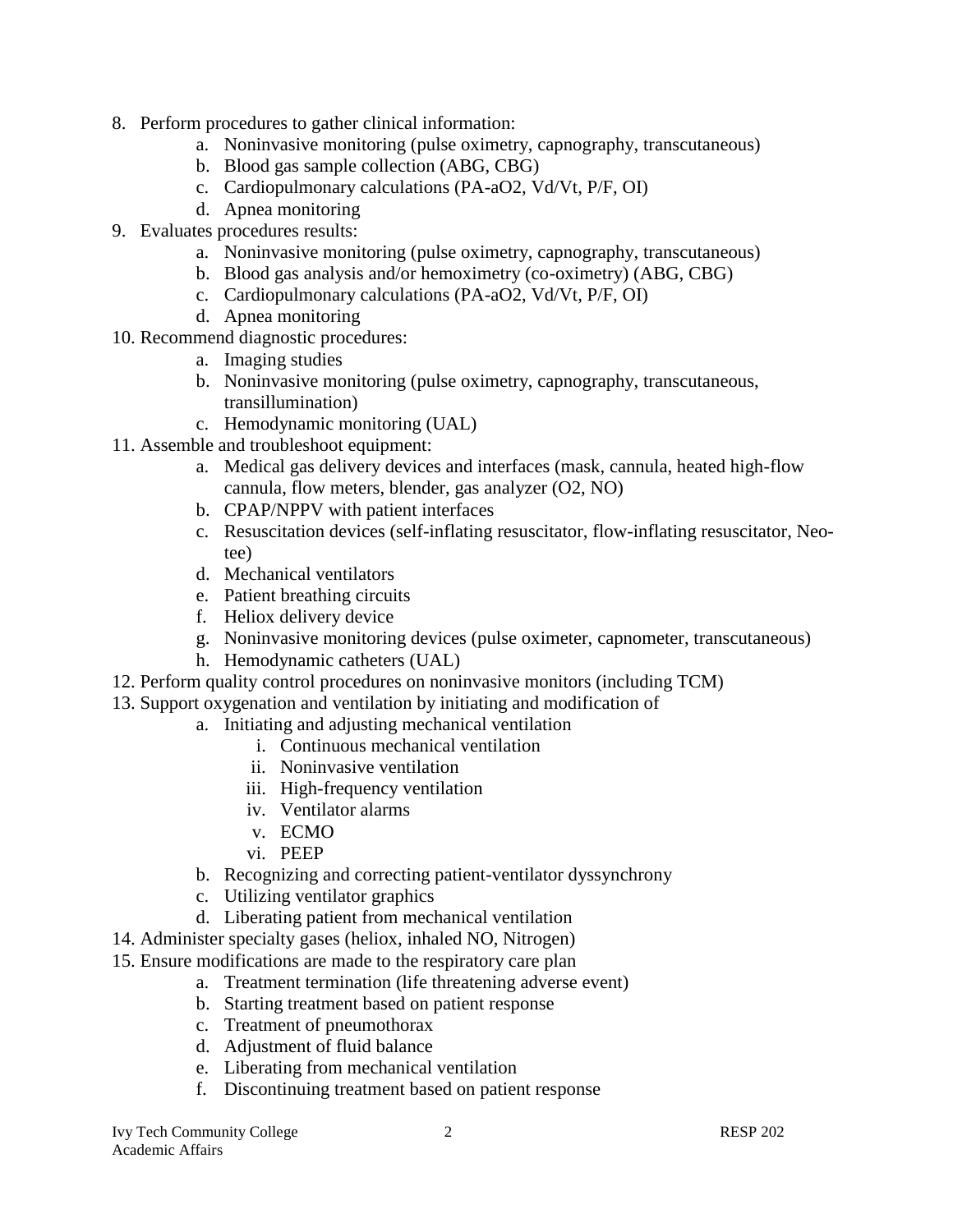- g. Make recommendations for changes to mechanical ventilation
- h. Make recommendations for pharmacological interventions (inhaled pulmonary vasodilators)
- 16. Utilize evidence-based or clinical practice guidelines in:
	- a. Classification of disease severity
	- b. Recommendations for changes in a therapeutic care plan when indicated
	- c. Application of guidelines to include: NAEPP, NRP/PALS, STABLE
- 17. Provides respiratory care in a high risk situation cardiopulmonary emergencies, excluding CPR
- 18. Assist a physician/provider in performing procedures
	- a. Withdrawal of life support
- 19. Demonstrates Knowledge Concepts of Mechanical Ventilation:
	- a. Review basic modes of ventilation from RESP 104 (CMV-PC, IMV-PC, Spontaneous)
	- b. Describe selected advanced techniques of mechanical ventilation of the neonatal, pediatric patients. (e.g. NAVA, PAV, APRV, PRVC)
- 20. Use objectives #5-19 to discuss each of the following pathologies:
	- a. Pediatric(Croup, Epiglottitis, RSV/Bronchiolitis, Foreign Body obstruction, Kyphoscoliosis, Poisoning/toxic ingestion)
	- b. Neonatal (Delivery room care, Apnea of prematurity, Meconium aspiration, Congenital Diaphragmatic Hernia, Cardiac Anomalies, Persistent Pulmonary Hypertension, Bronchopulmonary Dysplasia, Transient Tachypnea Newborn, Pulmonary Interstitial Emphysema
	- c. Diffuse Alveolar Disease (IRDS)

COURSE CONTENT: Topical areas of study include –

Fetal development

Assessment and basic care of the neonatal and pediatric patients Selected neonatal and pediatric disease listed in Objective #20 Mechanical ventilation concepts, effects Ventilator Graphics Modes for ventilation for neonate, pediatric PALS / NRP S.T.A.B.L.E Evaluations

Procedures:

- 1. Newborn Assessment/Resuscitation (Basic Airway Care Bulb Suctioning)
- 2. Pediatric Assessment
- 3. Oxyhood setup
- 4. CPAP
- 5. Pediatric and Neonatal Mechanical Ventilation Initiation
- 6. Pediatric and Neonatal Mechanical Ventilation Rounds
- 7. Pediatric and Neonatal Mechanical Ventilation Circuit change
- 8. Neonatal inline suctioning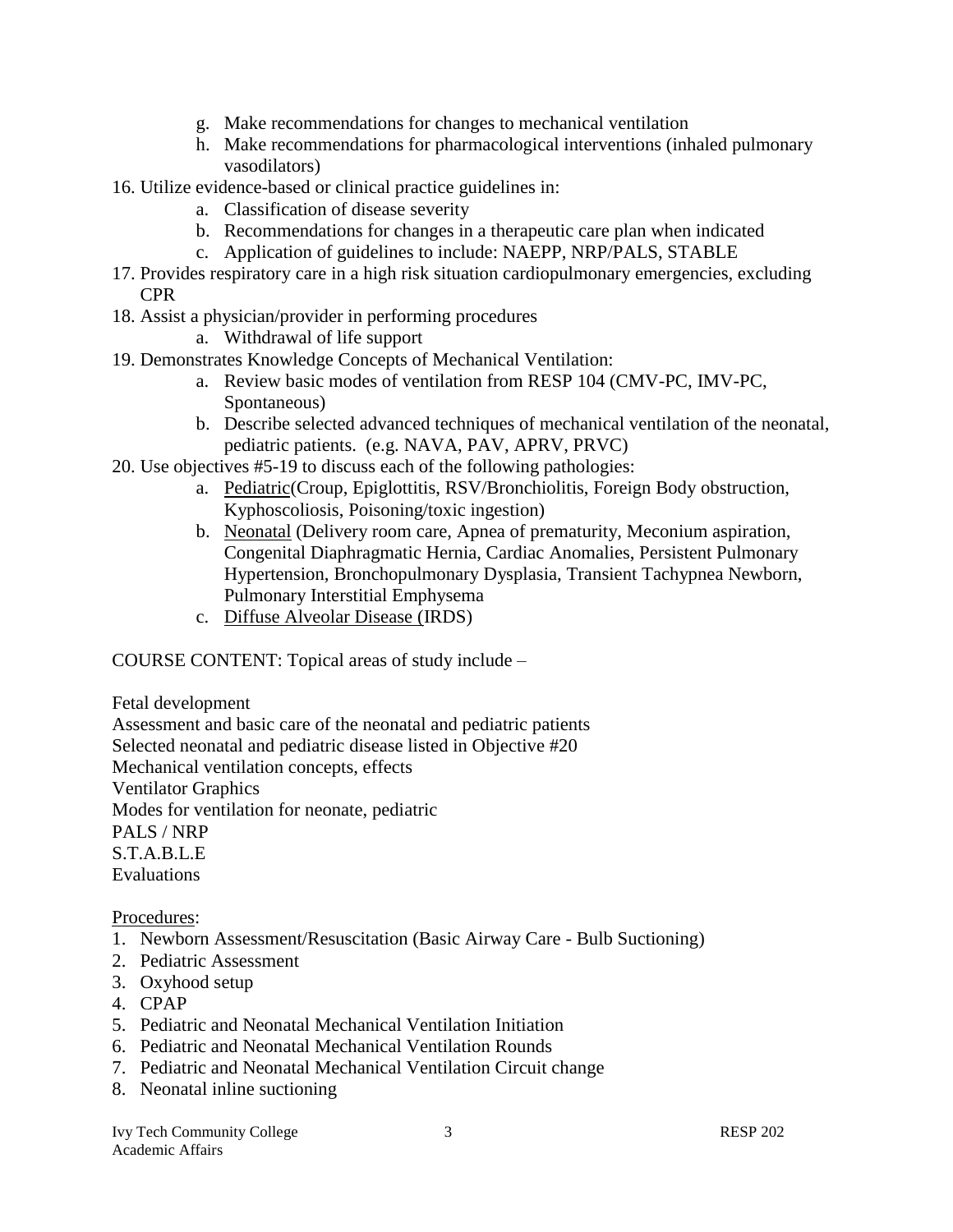#### Total Procedures: 8

## HOW TO ACCESS THE IVY TECH COMMUNITY COLLEGE LIBRARY:

The Ivy Tech Library is available to students' on- and off-campus, offering full text journals and books and other resources essential for course assignments. Go to<http://www.ivytech.edu/library/> and choose the link for your campus.

## ACADEMIC HONESTY STATEMENT:

The College is committed to academic integrity in all its practices. The faculty value intellectual integrity and a high standard of academic conduct. Activities that violate academic integrity undermine the quality and diminish the value of educational achievement.

Cheating on papers, tests or other academic works is a violation of College rules. No student shall engage in behavior that, in the judgment of the instructor of the class, may be construed as cheating. This may include, but is not limited to, plagiarism or other forms of academic dishonesty such as the acquisition without permission of tests or other academic materials and/or distribution of these materials and other academic work. This includes students who aid and abet as well as those who attempt such behavior.

#### ATTENDANCE:

Students are expected to attend and participate regularly in class meetings, online learning activities and other activities assigned as a part of a course of instruction. Faculty are required to report student participation in compliance with institutional policies and federal financial aid guidelines. Faculty and staff shall be sensitive to students' religious beliefs and observances, including an expectation that instructors make reasonable arrangements when a student must miss an exam or other academic exercise due to their religious observance. When notified in advance, and when possible, faculty will make allowances for students to make up missed work.

## COPYRIGHT STATEMENT:

Students shall adhere to the laws governing the use of copyrighted materials. They must ensure that their activities comply with fair use and in no way infringe on the copyright or other proprietary rights of others and that the materials used and developed at Ivy Tech Community College contain nothing unlawful, unethical, or libelous and do not constitute any violation of any right of privacy.

#### ADA STATEMENT:

Ivy Tech Community College seeks to provide reasonable accommodations for qualified individuals with documented disabilities. If you need an accommodation because of a documented disability, please contact the Office of Disability Support Services.

If you will require assistance during an emergency evacuation, notify your instructor immediately. Look for evacuation procedures posted in your classroom.